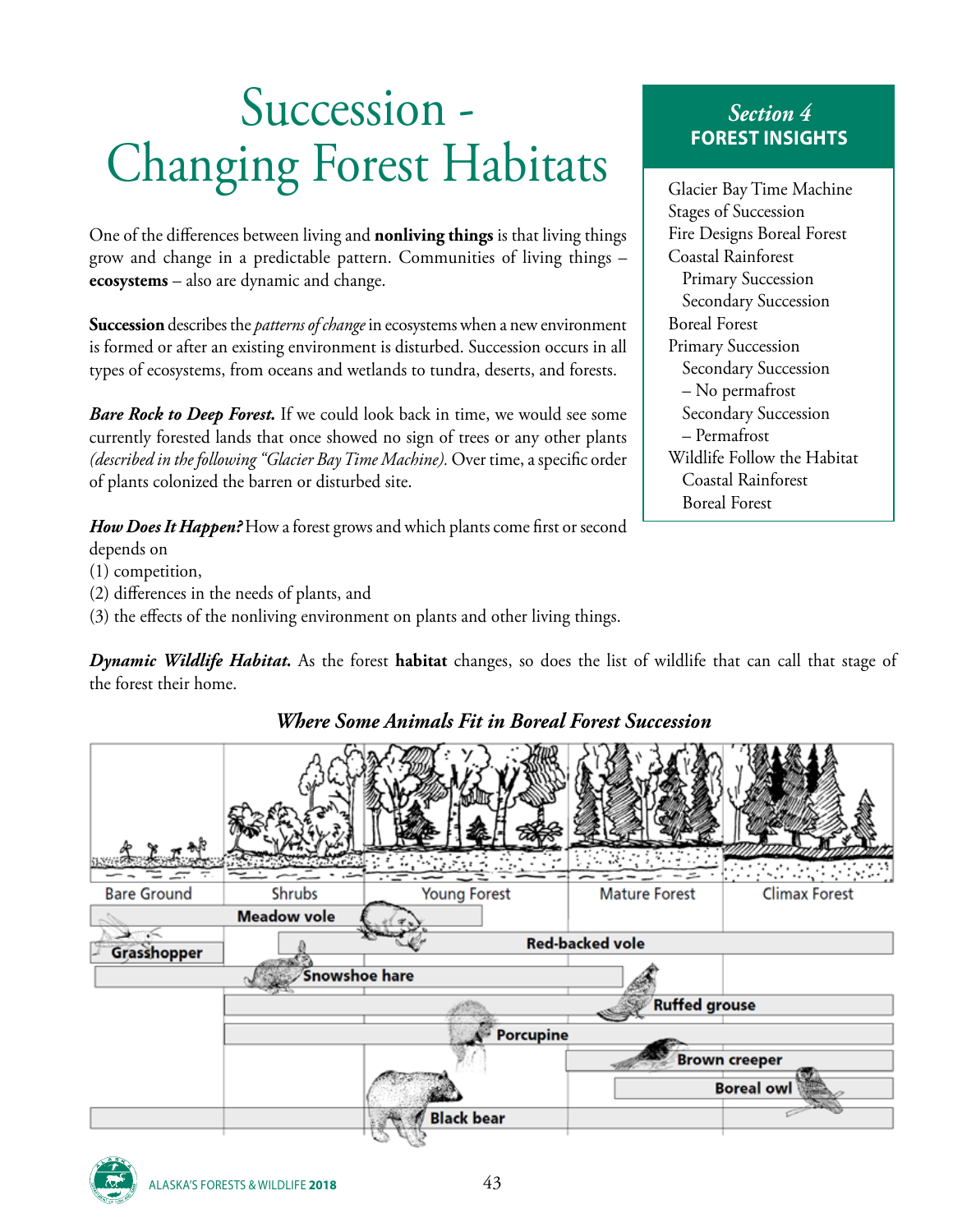#### **FOREST FACT - GLACIER BAY TIME MACHINE**

# Alaska's Very Own Time Machine

As glaciers recede *(melt)*, they uncover a raw, new land – giving us a glimpse of how our continent looked thousands of years ago.

We can board the glacier "time machine" in Glacier Bay to see in minutes what took hundreds of years of natural forest growth.

### **GLACIER BAY:** *View 200 Years in a FLASH*



Historical records show that only 200 years ago in Glacier Bay there was no bay, no forest – just a huge glacier.

Now the main glacier has receded many miles, leaving a time-machine record of how forests develop.

Year 0: Nearest the glacier's toe, where the ice most recently melted, the land is barren rock and siltladen runoff. No plants inhabit this area.

Year 10: A short distance outward, where the ice has been gone about 10 years, we see scattered patches of moss, fireweed, and dryas *(all pioneer plants)* among the gray rocks.

**Year 30:** We walk among alder, willows, and cottonwoods, stepping on grasses, dryas, and other herbs.

Year 50: Farther along the glacier's former path, the alders and cottonwoods are taller than we are. But we can step over small spruce that are just sprouting.

**Year 200:** Near Bartlett Cove, where 200 years ago local Natives and explorer George Vancouver encountered a wall of ice, we now see a dense spruce forest covering the land like a green glacier. Little light reaches the forest floor under the spruce **canopy** so there are few **understory** shrubs, and the **ground cover** is mainly moss. Scattered in the dark forest, small hemlock saplings strain upward to find sunlight.

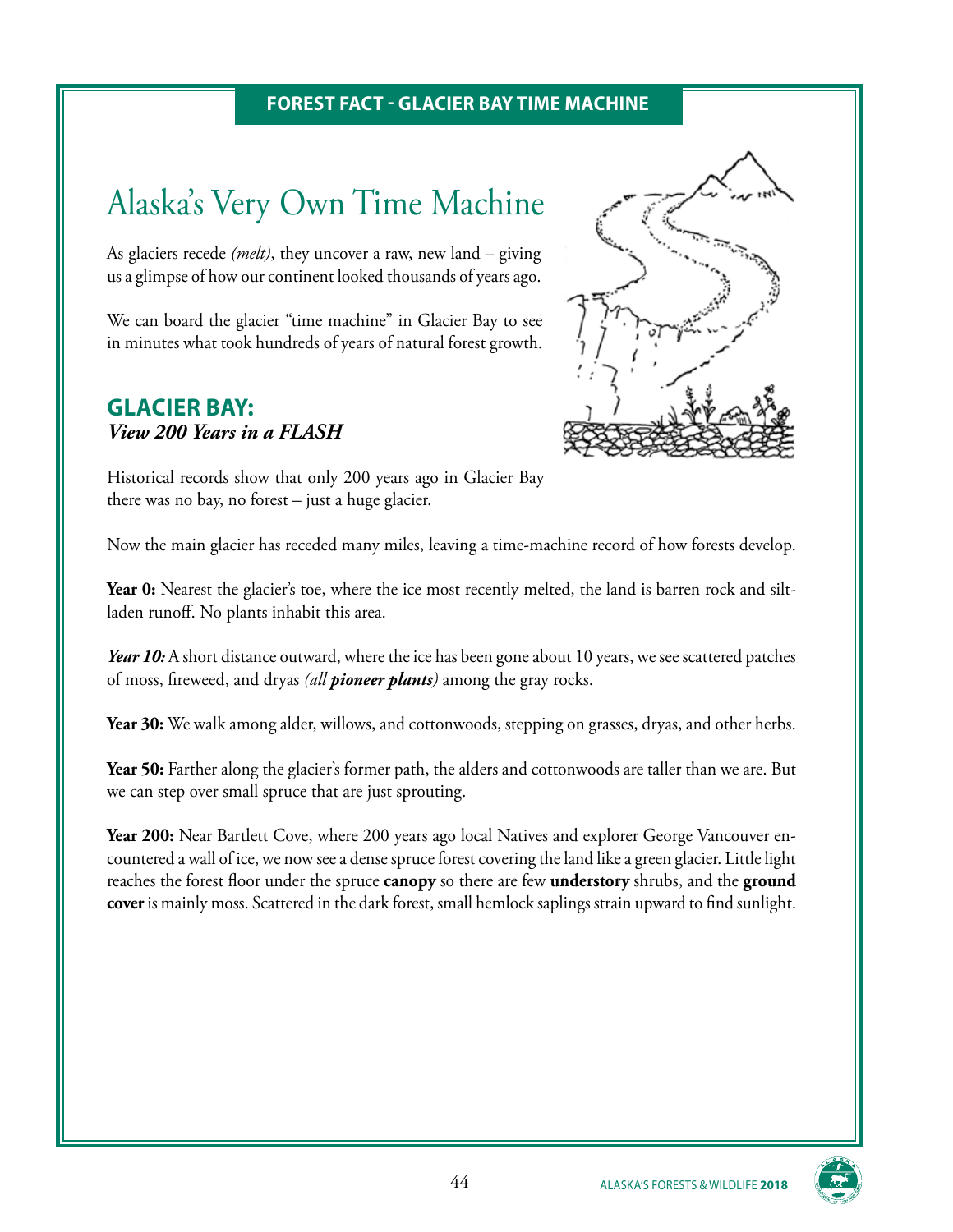# Stages of Succession

Alaska's two forest types go through similar stages in succession. Although the stages are listed below as a linear order, succession is usually cyclical.

## **PRIMARY SUCCESSION**

**Primary succession** occurs when **disturbances** *(such as glacial advances and retreats, volcanoes, earthquakes, landslides, scouring floods, or very hot-burning fires)* remove the soil and organisms from a site, leaving only bare rock, gravel, silt, or sand.

It is "primary" because soil – the foundation for everything else – starts here. Soil formation begins with slow breakdown of rocks by weathering. Dust, silt, and sand collect in these pockets of **mineral soil**. At the same time, **pioneer plants**, some animals, and other living things *(microscopic organisms)* colonize the site. As they grow, die, and decay, a layer of **organic soil** is formed.

**The stages of primary succession are as follows**. *Each stage is also called a sere by foresters.*

Pioneer Tall Shrub Young Forest Mature Forest Climax (or Old-Growth) Forest

If no new disturbance occurs, the site passes through the stages until a climax forest is formed. Each stage is characterized by a different **community** or mixture of plants. Each stage is distinguishable, but the change from one stage to another is gradual.

# **SECONDARY SUCCESSION**

**Secondary succession** starts when a disturbance (*such as wind storms, insect outbreaks, logging, avalanches, bulldozers, or fire*) leaves the soil intact. Seeds, spores, and roots usually remain as well.

Sites that begin with secondary succession reach the next stage more quickly than during primary succession. Plants are often more crowded because the soil is deeper and more uniform. The crowding leads to intense **competition** for soil nutrients and light. This makes it difficult for new species to invade.

#### **The stages of secondary succession are as follows**.

#### COASTAL RAINFOREST

Regrowth Stage Second-Growth Forest Old-Growth Forest

#### BOREAL FOREST

Regrowth Herb Stage Regrowth Shrub Thicket Regrowth Young Forest Mature Forest Climax Forest

*Fire as a Catalyst.* Despite Smokey Bear's admonition to prevent them, fire is a natural component of many forest ecosystems including Alaska's boreal forest. Fire does indeed design the boreal forest by restarting succession at various stages *(see following).*

**Note: While the term "secondary" suggests that it occurs after primary succession, the two do not form a sequence.** 

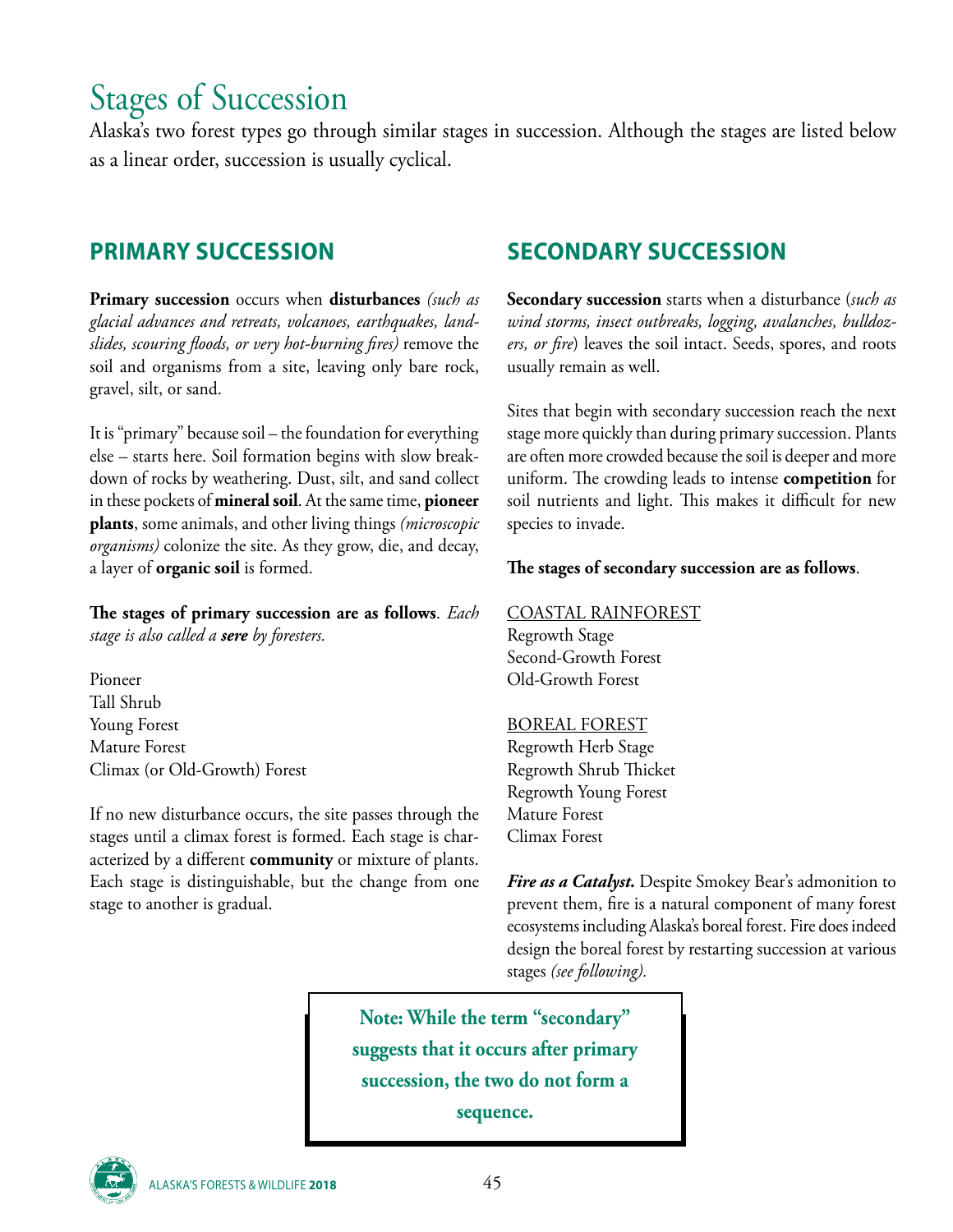#### **FOREST FACTS - BORN OF FIRE**

### **FIRE DESIGNS BOREAL FOREST**

Fire is often succession's driving force, especially in Alaska's boreal forest ecosystem. The dry climate, long days and hot summer temperatures create perfect conditions for fires to spread.

#### *Born of Fire.* In Interior Alaska

up to 2 million acres of forest burn every year due mainly to lightning strikes. Foresters at the University of Alaska estimate that almost every part of the boreal forest burns at least once every 200 years.

#### *Patchwork Quilt*

Fires in Alaska's boreal forests leap and dance across the land, burning everything to charcoal in one spot, barely singeing tree branches in another. Succession begins whenever fire passes.

- If fire kills trees and removes all the surface organic matter, **primary** succession begins with soil building. **Pioneer plants** in the boreal forest are liverworts and mosses followed by plants with windblown seeds such as fireweed, grasses, willows, and cottonwoods.
- In places where fire has burned less hotly and soil remains intact, **secondary** succession begins using remnant seeds or any blown in from surrounding areas. Plants that grow the fastest and tallest shade out competitors to become dominant.

#### *"Stump" the Scientists*

In Interior Alaska, the pattern of succession is unclear to scientists, even now. There are few mature spruce



forests with trees older than 200 years even though white spruce are long-lived trees.

Evidence suggests that as the mossy carpet on the forest floor grows thicker, it insulates the ground and allows **permafrost** to rise closer to the

surface. Ultimately, all boreal forests might become black spruce and tamarack, two species that tolerate permafrost.

**In most boreal forest areas, succession never reaches "climax" stage because a disturbance stops the clock and starts the process over again**.

#### *Fire Thrives in Mature Forests*

As the boreal forest grows, so too, does its **fuel** for wildfires. A patch of pioneering willows on a sandbar is meager food for a lightning strike. But a strike within a mature coniferous forest can start a fire that gets hotter and hotter as it consumes trees, shrubs, grasses, and all the natural **litter** left by slow decay in cold climates.

*Mosaic of Succession.* The longer a forest has been without a fire, the more fuel it will have – and the hotter it will burn. Where fires are frequent, the forest is usually a mosaic of successional stages.



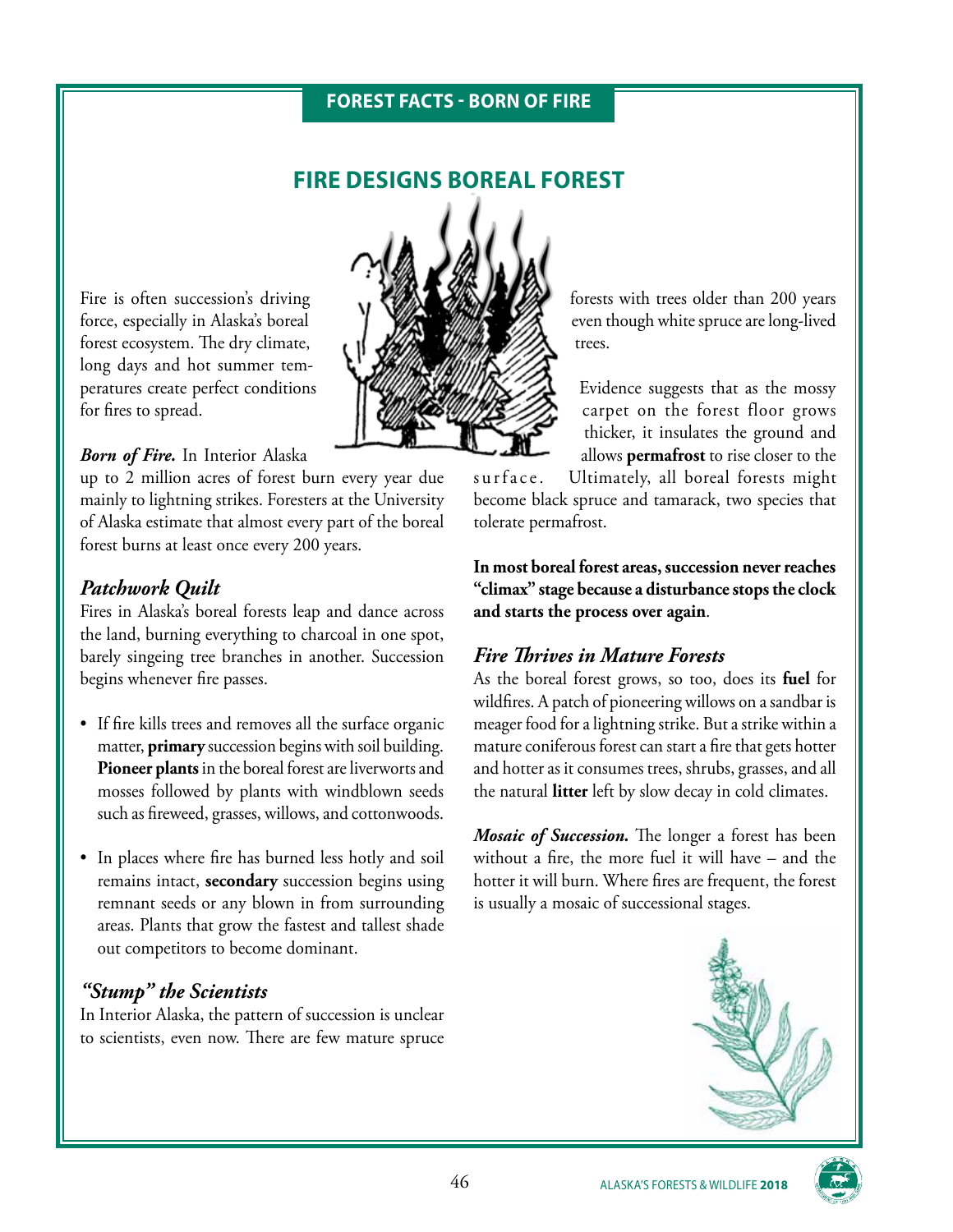| Succession in the Coastal Rainforest<br>Primary | Areas where <b>glaciers</b> have retreated provide a living laboratory for the study of primary succession. The chart below illustrates the pattern of change after glaciers retreat. Primary succession | and fallen. Sunlight reaches the forest floor. Trees<br>Sitka spruce. Many large old conifers have died<br>drained sites the <b>canopy</b> trees are hemlock and<br>of all ages (seedlings, saplings, young trees, and<br>scientists estimate 250 to 600 years. On well-<br>woodpecker holes. Large branches of old trees<br>old giants) are present. This forest will replace<br>false lily-of-the-valley, trailing bramble, ferns,<br>club, elderberry, huckleberry, skunk cabbage,<br>sunlight including alder, salmonberry, devil's<br>The length of time required varies, but some<br>CLIMAX FOREST (or Old-Growth):<br>and mosses. Trees branches are covered with<br>catch much of the winter snow, so relatively<br>itself. Shrubs and herbs grow in the filtered<br>lichens and mosses. Snags are riddled with<br>little snow accumulates on the ground<br>i<br>V |
|-------------------------------------------------|----------------------------------------------------------------------------------------------------------------------------------------------------------------------------------------------------------|----------------------------------------------------------------------------------------------------------------------------------------------------------------------------------------------------------------------------------------------------------------------------------------------------------------------------------------------------------------------------------------------------------------------------------------------------------------------------------------------------------------------------------------------------------------------------------------------------------------------------------------------------------------------------------------------------------------------------------------------------------------------------------------------------------------------------------------------------------------------------|
|                                                 | also occurs on new lands created by <b>rivers, earthquakes, landslides</b> , or <b>volcanoes</b> . The patterns on these sites are similar, but pioneer plants may differ.                               | floor. Relatively few ground cover<br>plant species can grow amid these<br>needles and in the shade. Mosses,<br>shade of conifers, few broadleafs<br>are often present. The dense tree<br>cottonwood and alder trees only<br>snow that falls, so that relatively<br>seedlings can not survive in the<br>remain. Hemlock seedlings are<br>tolerant of the shade and some<br>decay, so many litter the forest<br>retreat, Sitka spruce trees form<br>little snow accumulates on the<br>canopy intercepts most of the<br>grow beneath the spruce. The<br>150 to 200 years after glacial<br>live 70 to 100 years and their<br>huckleberry, and wintergreen<br>needles of spruce are slow to<br>the forest <b>canopy</b> . Because<br>MATURE FOREST:<br>ground.<br>R                                                                                                            |
|                                                 |                                                                                                                                                                                                          | the trees are deciduous, the winter<br>present and many spruce saplings<br>canopy. Strawberry, lupine, club<br>ground cover. Because many of<br>tree height. A few tall spruce are<br>retreat, cottonwoods, red alder,<br>and some willows have reached<br>mosses, and others form the<br>snows reach the ground and<br>70 to 100 years after glacial<br>grow beneath the broadleaf<br><b>YOUNG FOREST:</b><br>accumulate.                                                                                                                                                                                                                                                                                                                                                                                                                                                 |
|                                                 |                                                                                                                                                                                                          | begin to invade the site. Most<br>developed on some sites. The<br>feet of snow may accumulate<br>The leafless shrubs slow the<br>soapberry continue to grow<br><b>TALL SHRUB STAGE:</b><br>Within 5 to 20 years after<br>trap much snow in winter.<br>taller. Cotton-wood, Sitka<br>pioneer willow, alder, and<br>winds, however, so several<br>of the shrubs and saplings<br>are deciduous and do not<br>layer of organic soil has<br>spruce, and other plants<br>the retreat of a glacier, a<br>on the ground.                                                                                                                                                                                                                                                                                                                                                           |
|                                                 |                                                                                                                                                                                                          | soapberry. Alder and dryas<br>will keep most other areas<br>Common pioneer plants<br>to grow on soil that lacks<br>ground in protected sites<br>in their roots which take<br>of the organic soil layer.<br>an organic nitrogen-rich<br>layer. The leaves of these<br>form an important part<br>in winter. Strong winds<br>include dryas, fireweed,<br>This allows these plants<br>may accumulate on the<br>have symbiotic bacteria<br>PIONEER STAGE:<br>nitrogen from the air.<br>plants, once decayed,<br>Several feet of snow<br>willow, alder, and<br>snow-free.                                                                                                                                                                                                                                                                                                        |
|                                                 |                                                                                                                                                                                                          | 47<br>ALASKA'S FORESTS & WILDLIFE 2018                                                                                                                                                                                                                                                                                                                                                                                                                                                                                                                                                                                                                                                                                                                                                                                                                                     |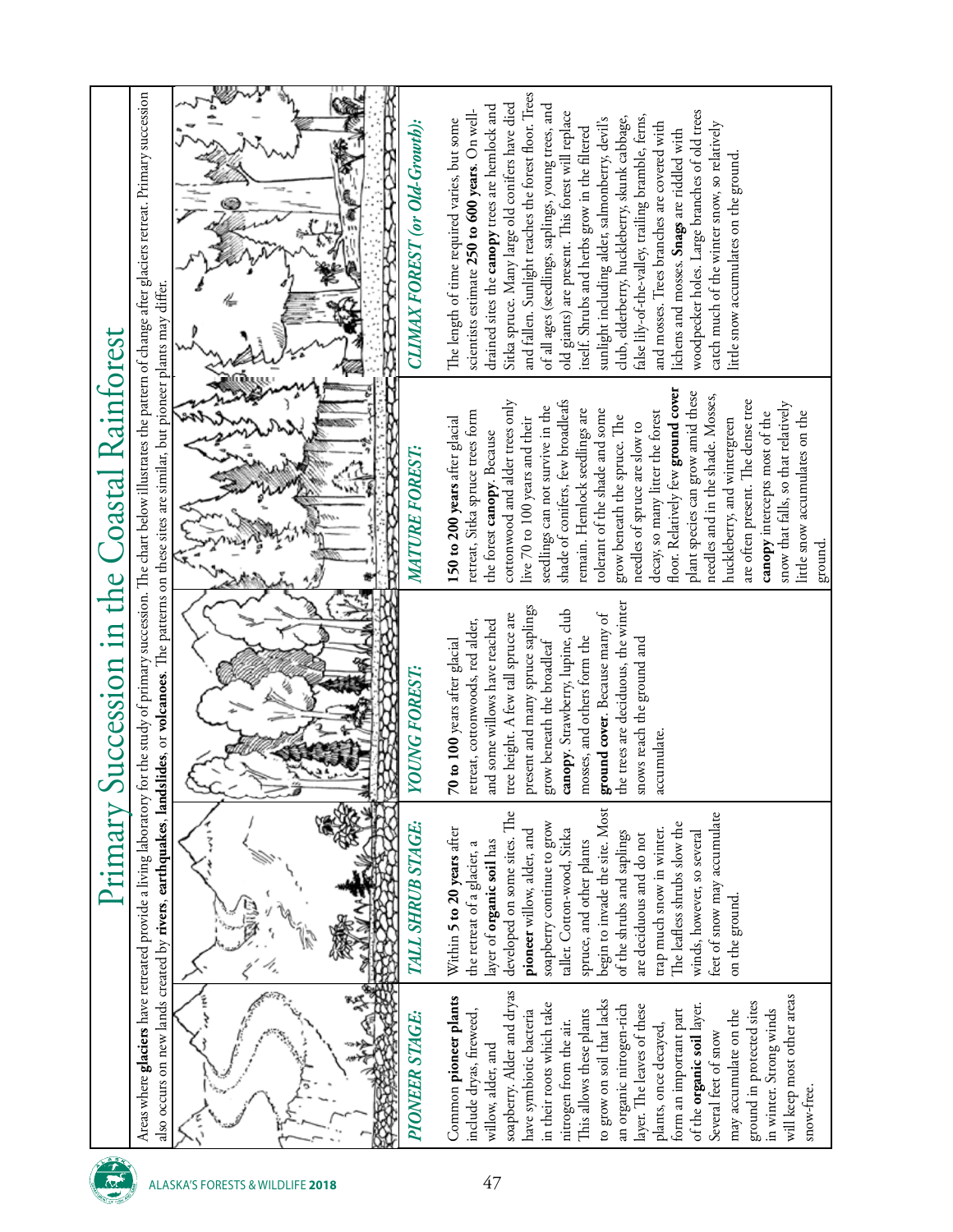| Secondary Succession in the Coastal Rainforest | Avalanches, severe wind storms, outbreaks of insects and tree diseases, and human activities such as timber harvest are the main events triggering secondary succession in<br>the coastal rainforest. These events can disturb small or large areas. The pattern of regrowth shown in the chart below occurs if the site is not disturbed again. Repeated distur- | After 200 or more years the canopy trees are hemlock<br>covered with lichens and mosses. Many snags contain<br>and Sitka spruce. Trees of all ages (seedlings, saplings,<br>trailing bramble, ferns, and mosses. Tree branches are<br>nesting holes. Large branches of old trees catch much<br>ground beneath the trees, but may accumulate in the<br>and fallen, opening the canopy. Sunlight reaches the<br>will replace itself. Many large old conifers have died<br>forest floor. Shrubs and herbs grow in this light and<br>young trees, and old giants) are present. This forest<br>huckleberry, skunk cabbage, false lily-of-the-valley,<br>include alder, salmonberry, devil's club, elderberry,<br>of winter's snow. Little snow accumulates on the<br><b>OLD-GROWTH FOREST:</b><br>larger openings. |
|------------------------------------------------|-------------------------------------------------------------------------------------------------------------------------------------------------------------------------------------------------------------------------------------------------------------------------------------------------------------------------------------------------------------------|---------------------------------------------------------------------------------------------------------------------------------------------------------------------------------------------------------------------------------------------------------------------------------------------------------------------------------------------------------------------------------------------------------------------------------------------------------------------------------------------------------------------------------------------------------------------------------------------------------------------------------------------------------------------------------------------------------------------------------------------------------------------------------------------------------------|
|                                                |                                                                                                                                                                                                                                                                                                                                                                   | thick layer of needles from the hemlocks. Shrubs are few. Mosses and<br>liverworts are the primary ground cover. The snags are too small for<br>Within 25 to 35 years conifers, particularly western hemlock, crowd<br>even-aged forest." Few plants can grow in the deep shade and<br>use by animals. In winter the dense canopy of conifers catches most<br>to the young and mature forest stages of primary succession, but<br>snow, so little accumulates on the ground. (This stage of succession is<br>the site. They are near the same size and age, giving this forest the<br>nifer trees are more numerous and more closely-spaced.,<br>8<br>R<br><b>SECOND-GROWTH FOREST:</b><br><b>RASSES</b><br>name "<br>similar<br>here con                                                                     |
|                                                | bances of a site can restart the process, setting back the clock to an earlier stage.                                                                                                                                                                                                                                                                             | Downed trees and branches cover much of<br>standing dead trees - snags - may be present<br>the ground, making walking difficult. Large<br>remains. Many sprout from seeds or roots<br>Alder, devil's club, elderberry, huckleberry,<br>seedling spruce, and hemlock flourish<br>within a few years if the organic soil layer<br>buried in the soil, while others sprout from<br>seeds carried in by the wind or animals.<br>if outbreaks of insects or disease started the<br>succession. Snags may or may not be left<br>during timber harvest. Several feet of snow<br>usually accumulate on the ground in winter.<br>REGROWTH STAGE:                                                                                                                                                                       |

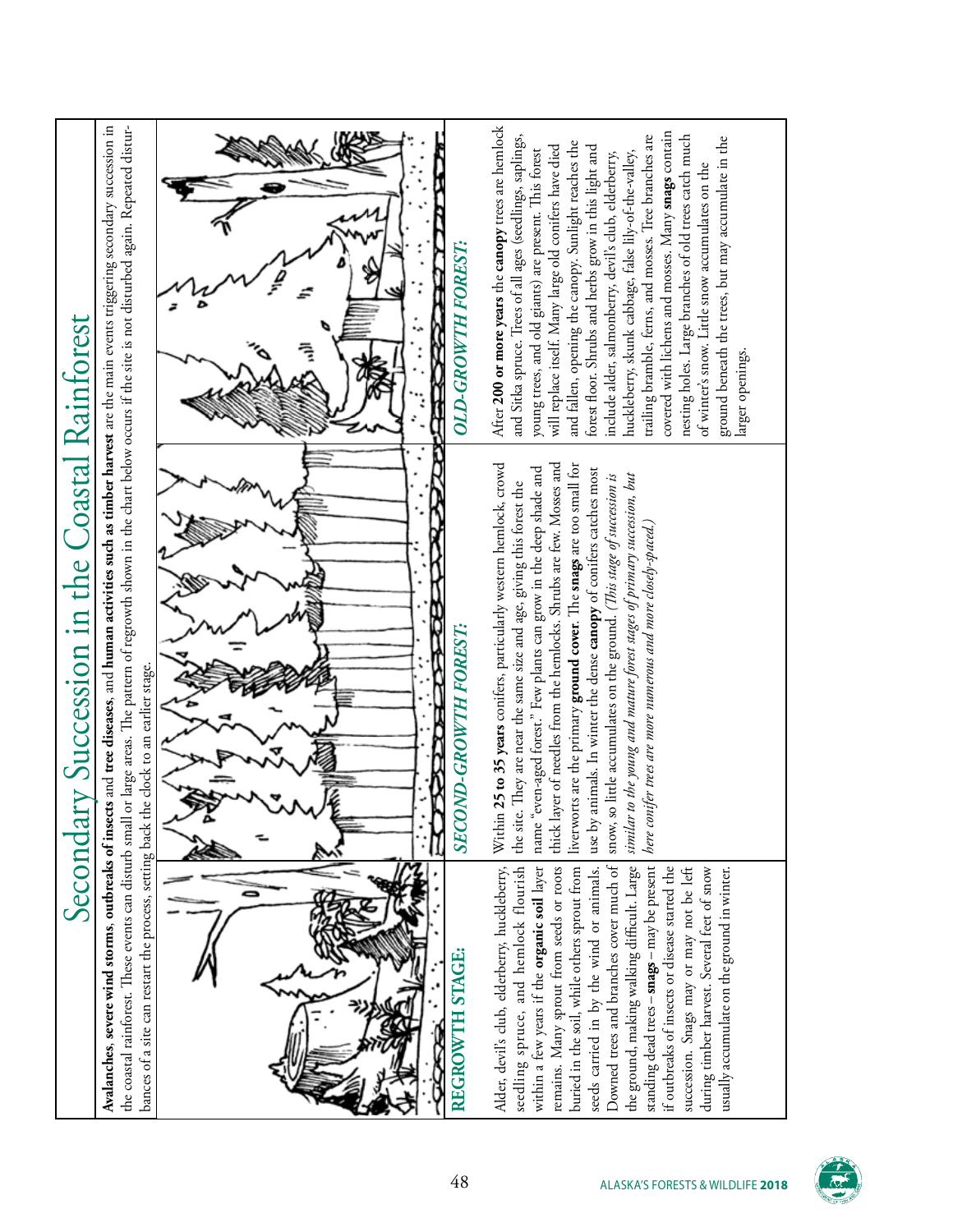| y Succession in the Boreal Forest<br>Primar | In Alaska's boreal forest, <b>rivers</b> often abandon old banks and sandbars to carve new channels. The chart below illustrates the pattern of change on abandoned river sites. Patterns of change<br>would be somewhat similar on new lands created by <b>glaciers, landslides, earthquakes, volcanoes,</b> and <b>severe forest fires</b> that burn all organic soil. Pioneer plants invading each site may differ. | renewing. A few poplars and birch grow here but<br>fire or flood usually turns back the clock. After 200<br>the filtered sunlight include alder, rose, a willow,<br>Sunlight reaches the forest floor and new spruce<br>Few forests in Interior Alaska survive to this stage;<br>understory, spanning all ages from seedling to<br>lings cannot survive in the shade of the spruce.<br>reindeer lichen. Shrubs and herbs that grow in<br>years, white spruce trees form the canopy and<br>old giant. At this stage the forest becomes self-<br>openings in the canopy and exposing bare soil.<br>wintergreen, low- bush cranberry, twinflower,<br>Dead broadleafs or white spruce fall, creating<br>est floor is covered by feather moss and some<br>seldom live more than 100 years. Their seed-<br>seedlings start on the exposed soil. The for-<br>CLIMAX FOREST (or Old-Growth):<br>and bunchberry. |
|---------------------------------------------|------------------------------------------------------------------------------------------------------------------------------------------------------------------------------------------------------------------------------------------------------------------------------------------------------------------------------------------------------------------------------------------------------------------------|---------------------------------------------------------------------------------------------------------------------------------------------------------------------------------------------------------------------------------------------------------------------------------------------------------------------------------------------------------------------------------------------------------------------------------------------------------------------------------------------------------------------------------------------------------------------------------------------------------------------------------------------------------------------------------------------------------------------------------------------------------------------------------------------------------------------------------------------------------------------------------------------------------|
|                                             |                                                                                                                                                                                                                                                                                                                                                                                                                        | tolerant mosses take over the forest<br>trees dominate the canopy, shade-<br>is a mixture of balsam poplar and<br>smaller white spruce. Rose, high-<br>bush cranberry, and other shrubs<br>In 100 to 200 years, the canopy<br>the ground cover. When spruce<br>form the <b>understory</b> . Fireweed,<br>horsetails, and grasses occur in<br><b>MATURE FOREST:</b><br>floor.                                                                                                                                                                                                                                                                                                                                                                                                                                                                                                                            |
|                                             |                                                                                                                                                                                                                                                                                                                                                                                                                        | loving pioneer willows and alders.<br>and rarity of flooding allow white<br>30 to 100 years, poplars and<br>casting too much shade for sun-<br>spruce to colonize the site. Rose<br>and high-bush cranberry shrubs<br>birch have reached tree height,<br>The better-developed soil layer<br><b>YOUNG FOREST:</b><br>become more common.<br>$\Xi$                                                                                                                                                                                                                                                                                                                                                                                                                                                                                                                                                        |
|                                             |                                                                                                                                                                                                                                                                                                                                                                                                                        | poplar, birch, rose, high-bush<br>floods less often. Now other<br>plants can invade including<br>silt raise the land level so it<br>cranberry, and a variety of<br>shrubs. Newly created soil<br>In 10 to 30 years, willow<br>and frequent deposits of<br>and alder grow into tall<br><b>SHRUB STAGE:</b><br>grasses and herbs.                                                                                                                                                                                                                                                                                                                                                                                                                                                                                                                                                                         |
|                                             |                                                                                                                                                                                                                                                                                                                                                                                                                        | plants to grow on soil that<br>lacks an organic, nitrogen-<br>nitrogen from the air and<br>Symbiotic bacteria in the<br>plants (willow and alder)<br>the site may flood. Roots<br>of the willows and alders<br>The rocky base is usually<br>salts. During high water,<br><b>PIONEER STAGE:</b><br>take root in floodplains.<br>make it available to the<br>roots. This allows these<br>trap more silt from the<br>to eventually form soil<br>with decayed leaf litter<br>roots of the alder take<br>help to hold sand and<br>covered with mineral<br>Only hardy pioneer<br>river. Silt combines<br>rich layer.                                                                                                                                                                                                                                                                                          |
|                                             |                                                                                                                                                                                                                                                                                                                                                                                                                        | 49<br>ALASKA'S FORESTS & WILDLIFE 2018                                                                                                                                                                                                                                                                                                                                                                                                                                                                                                                                                                                                                                                                                                                                                                                                                                                                  |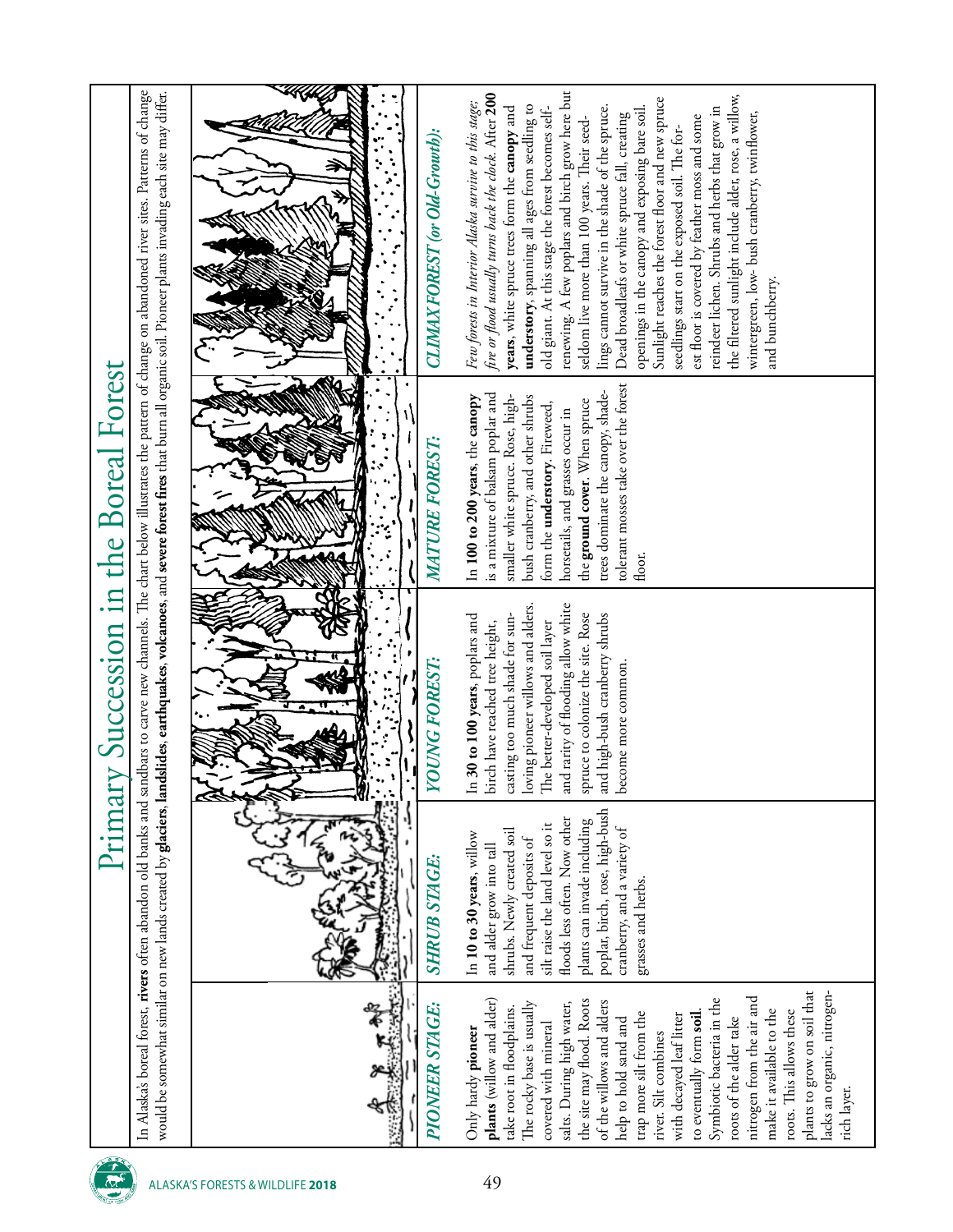| timber harvest, or land clearing would be somewhat similar. Fire benefits the forest in ways the other events do not. Fire (1) releases minerals stored in wood, ensuring a nutrient-rich<br>Wild fire is successions driving force here. The chart below illustrates the pattern of change after fire on a well-drained site. Regrowth following flooding, insect outbreak, avalanche, | renewing stage will be reached. Organic<br>some alder may be present. Low shrubs<br>wintergreen, horsetails, and twinflower.<br>Feather mosses, and sometimes lichens,<br>but some birch, aspen, and poplar may<br>logs and snags, some with woodpecker<br>Some 150 to 300 years after fire, if a<br>be present. The canopy is fairly open,<br>are the main tall understory, though<br>are abundant. There are many fallen<br>floor. High-bush cranberry and rose<br>and <b>ground cover</b> plants are mainly<br>site is not disturbed again, this self-<br>spruce dominate the forest canopy,<br>so some sunlight reaches the forest<br>soil is about 5 inches thick. White<br>جً<br><b>CLIMAX FOREST</b><br>(or Old-Growth):<br>holes.                                   |
|-----------------------------------------------------------------------------------------------------------------------------------------------------------------------------------------------------------------------------------------------------------------------------------------------------------------------------------------------------------------------------------------|-----------------------------------------------------------------------------------------------------------------------------------------------------------------------------------------------------------------------------------------------------------------------------------------------------------------------------------------------------------------------------------------------------------------------------------------------------------------------------------------------------------------------------------------------------------------------------------------------------------------------------------------------------------------------------------------------------------------------------------------------------------------------------|
| Secondary Succession in the Boreal Forest: Non-Permatrost Sites                                                                                                                                                                                                                                                                                                                         | Labrador tea, twinflower, fireweed,<br>horsetails, and timberberry. There<br>include kinnikinnik, lingonberry,<br>canopy. The abundance of white<br>and white spruce form the forest<br>saplings grow in the <b>understory</b> .<br>are few willows. Low shrubs and<br>From 45 to 150 years after fire,<br>ground cover plants thrive and<br>are the major tall shrubs; there<br>spruce varies among sites. The<br>High-bush cranberry and rose<br>canopy is more open, so some<br>thick. A mixture of broadleafs<br>are fallen dead trees and a few<br>birch and aspen seedlings and<br>organic soil is several inches<br>MATURE FOREST:<br>large snags<br>Ξ                                                                                                               |
| snags - so more animals can occupy the early regrowth stages.                                                                                                                                                                                                                                                                                                                           | absent. Few tall shrubs are present<br>except for rose, alder, willows, and<br>the organic soil layer is at least 2<br>than the broadleafs. Seedlings of<br>slow-growing spruce are smaller<br>birch, aspen, and poplar cannot<br>Most fire-killed trees have fallen<br>twinflower, and wintergreen are<br>survive in the shade so they are<br>high-bush cranberry. Labrador<br>common ground cover plants.<br>From 25 to 45 years after fire,<br><b>REGROWTH YOUNG</b><br>and are decaying into the soil<br>forest canopy. If present, the<br>Feather mosses are abundant.<br>tea, lingonberry, bunchberry,<br>and/or poplars form a dense<br>inches deep. Birches, aspens<br>There are a few small snags<br>FOREST:                                                       |
|                                                                                                                                                                                                                                                                                                                                                                                         | trees and large snags, many with<br>common herbs. There are fallen<br>پهِ<br>fire, most sites are covered by<br>a variety of shrub and sapling<br>trees including willows, alder,<br>and poplar. A few white spruc<br>horsetails, chiming bells, and<br><b>REGROWTH SHRUB</b><br>raspberry, rose, birch, aspen,<br>Within 3 to 25 years after a<br>rock harlequin are the most<br>growth. Fireweed, grasses,<br>seedlings start their slow<br>woodpecker holes.<br><b>THICKET:</b>                                                                                                                                                                                                                                                                                          |
| soil for the next stage, and (2) leaves many standing dead trees -                                                                                                                                                                                                                                                                                                                      | Fire returns the minerals stored<br>birch, willow, alder, and spruce.<br>succession) to begin. Seeds and<br>Mosses, liverworts, and lichens<br>regrowth (rather than primary<br>also grow on recent burn sites.<br>fireweed, wild geranium, rock<br>regrowth starts from a mature<br>Many snags will be present if<br>organic soil must remain for<br>fire. Common plants include<br>and stumps not killed by the<br>harlequin, horsetail, chiming<br>spores buried in the soil start<br>Some plants start from roots<br>a nutrient-rich bed for plant<br>to sprout. Other seeds blow<br>bells, raspberry, rose, aspen,<br>in trees to the soil, creating<br>growth. At least an inch of<br>REGROWTH HERB<br>in from surrounding areas.<br>or climax forest site.<br>STAGE: |